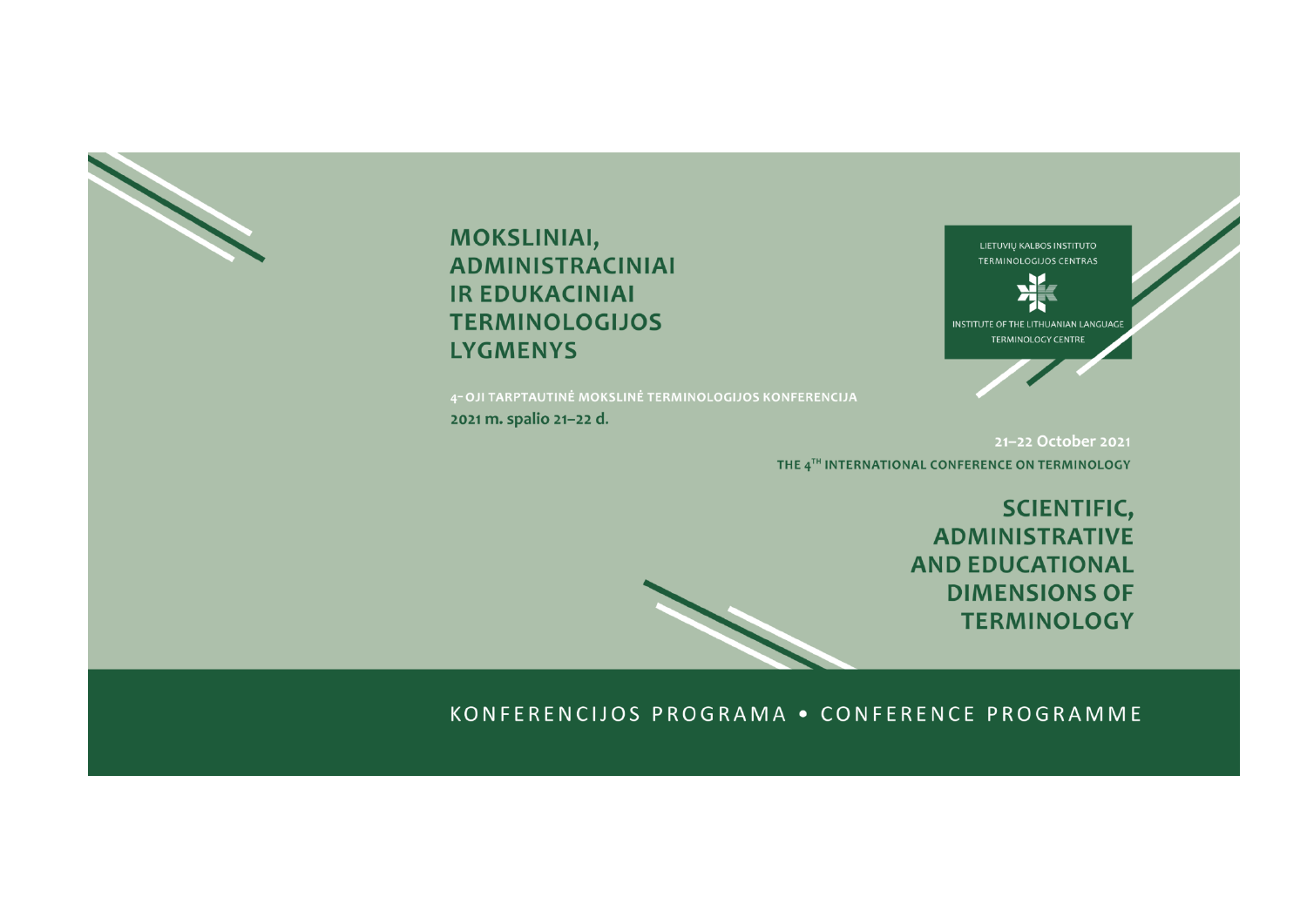### Vieta: *Zoom* kambarys Venue: *Zoom* meeting room

## *2021 m. spalio 21 d. (ketvirtadienis) 21 October 2021 (Thursday)*

| $9:30 - 9:35$<br>Lietuvos laiku /<br><b>EEST</b> | Sveikinimo žodis / Welcoming address<br>Albina Auksoriūtė<br>Lietuvių kalbos instituto direktorė / Director of the Institute of the<br>Lithuanian Language                                                                                                                                                                                                    |                                                                                                                                   |
|--------------------------------------------------|---------------------------------------------------------------------------------------------------------------------------------------------------------------------------------------------------------------------------------------------------------------------------------------------------------------------------------------------------------------|-----------------------------------------------------------------------------------------------------------------------------------|
| Sekcija anglų<br>kalba /<br>Session in English   | Pirmininkauja / Chair<br>Asta Mitkevičienė                                                                                                                                                                                                                                                                                                                    |                                                                                                                                   |
| $9:35 - 10:15$<br><b>EEST</b>                    | Kviestinis pranešėjas / Keynote speaker<br>Frieda Steurs<br>KU Leuven (Belgium)                                                                                                                                                                                                                                                                               | Centre of Expertise for Dutch Terminology: A Digital<br><b>Platform for Professional Language</b>                                 |
| $10:15 - 10:35$<br><b>EEST</b>                   | Albina Auksoriūtė<br>Institute of the Lithuanian Language (Lithuania)                                                                                                                                                                                                                                                                                         | The Beginning of Organized Terminology Management in<br>Lithuania: Centenary of the Terminology Commission                        |
| $10:35 - 10:55$<br><b>EEST</b>                   | Dóra Mária Tamás <sup>1</sup> , Szilvia Szoták <sup>2</sup><br><sup>1, 2</sup> Hungarian Office for Translation and Attestation Ltd., <sup>1, 2</sup> Károli Gáspár<br>University of the Reformed Church in Hungary, <sup>1</sup> Budapest University of<br>Technology and Economics, <sup>2</sup> Termini Hungarian Linguistic Research<br>Network (Hungary) | A Three in One Terminology Handbook: To Teach,<br>Harmonise and Support Terminology Policy Aims in the<br>Legal Domain in Hungary |
| $10:55 - 11:10$                                  | Kavos pertrauka / Coffee break                                                                                                                                                                                                                                                                                                                                |                                                                                                                                   |
| Sekcija anglų<br>kalba /<br>Session in English   | Pirmininkauja / Chair<br>Albina Auksoriūtė                                                                                                                                                                                                                                                                                                                    |                                                                                                                                   |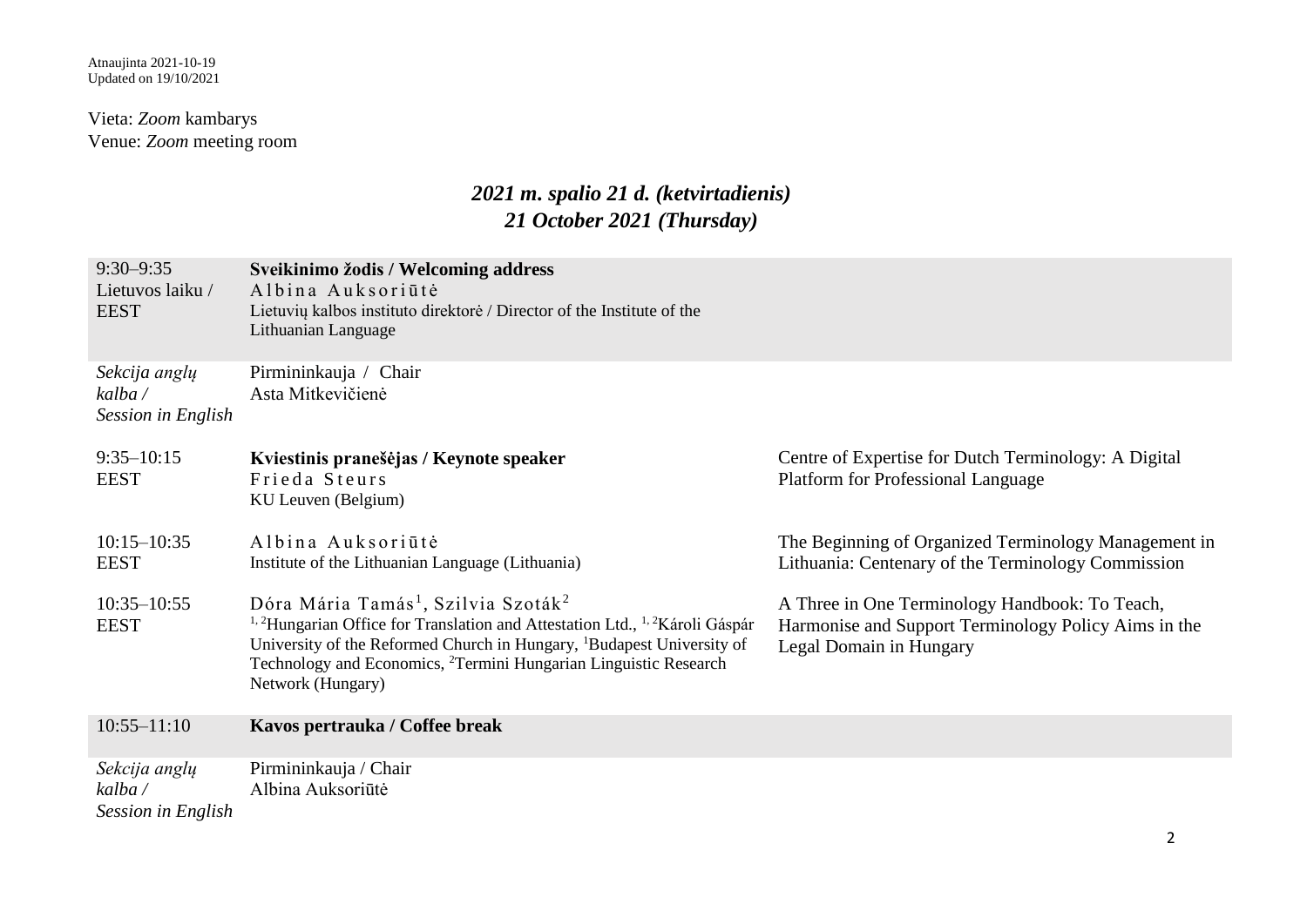#### Atnaujinta 2021-10-19 Updated on 19/10/2021

| $11:10-11:50$<br><b>EEST</b>                   | Kviestinis pranešėjas / Keynote speaker<br>Christophe Roche<br>University Savoie Mont-Blanc (France)                                                                                                                                         | The Ontological Turn of Terminology                                                                                            |
|------------------------------------------------|----------------------------------------------------------------------------------------------------------------------------------------------------------------------------------------------------------------------------------------------|--------------------------------------------------------------------------------------------------------------------------------|
| $11:50 - 12:10$<br><b>EEST</b>                 | Sigita Rackevičienė <sup>1</sup> , Andrius Utka <sup>2</sup> , Agnė<br>Bielinskienė <sup>2</sup> , Aivaras Rokas <sup>2</sup><br><sup>1</sup> Mykolas Romeris University (Lithuania), <sup>2</sup> Vytautas Magnus University<br>(Lithuania) | Annotation of Cybersecurity Terminology: Methodology,<br><b>Problems and Results</b>                                           |
| $12:10 - 12:30$<br><b>EEST</b>                 | Ricardo Eito-Brun<br>Carlos III University of Madrid (Spain)                                                                                                                                                                                 | Terminology in Safety-related Standards: Differences and<br>Similarities between Activity Sectors                              |
| $12:30 - 12:50$<br><b>EEST</b>                 | Diana Stolac<br>University of Rijeka (Croatia)                                                                                                                                                                                               | <b>Croatian Marine Engineering Terminology</b>                                                                                 |
| $12:50 - 13:35$                                | Pietų pertrauka / Lunch break                                                                                                                                                                                                                |                                                                                                                                |
| Sekcija anglų<br>kalba /<br>Session in English | Pirmininkauja / Chair<br><b>Frieda Steurs</b>                                                                                                                                                                                                |                                                                                                                                |
| $13:35 - 13:55$<br><b>EEST</b>                 | Rodolfo Maslias<br>European Parliament                                                                                                                                                                                                       | European Terminology and Academia                                                                                              |
| $13:55 - 14:15$<br><b>EEST</b>                 | Milena Sazdovska Pigulovska<br>Ss. Cyril and Methodius University (North Macedonia)                                                                                                                                                          | Modernization of Terminology Teaching Methods at<br>Interdisciplinary Studies of Translation and Interpreting                  |
| $14:15 - 14:35$<br><b>EEST</b>                 | Marita Kristiansen<br>University of Agder (Norway)                                                                                                                                                                                           | Terminology Training for Lecturers. A Vehicle for<br>Knowledge Acquisition in Higher Education                                 |
| $14:35 - 14:55$<br><b>EEST</b>                 | Maria Crina Herteg<br>1 Decembrie 1918 University of Alba Iulia (Romania)                                                                                                                                                                    | Raising Students' Awareness of the Importance of<br>Terminology in Translation. A Case Study among<br><b>Romanian Students</b> |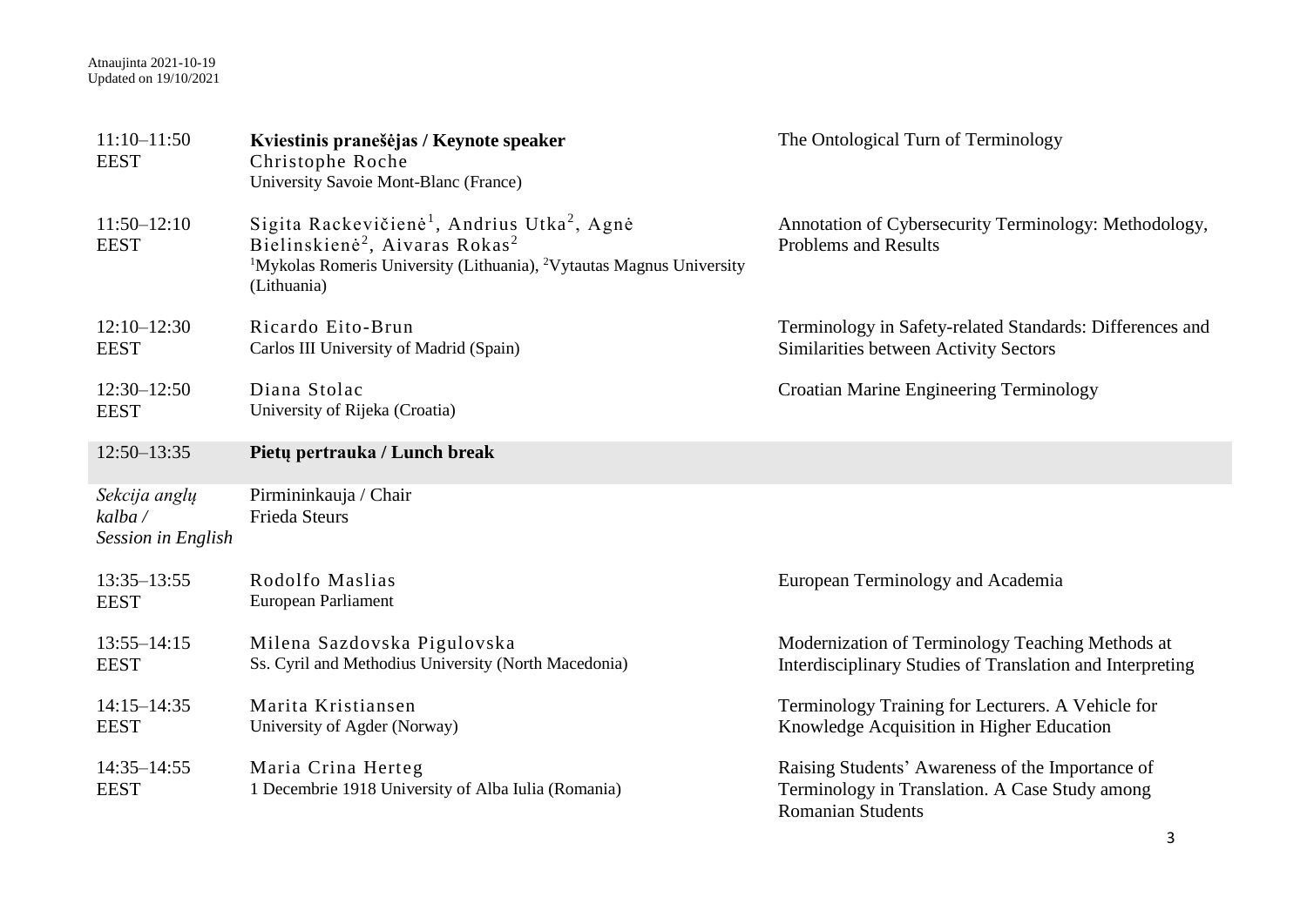| $14:55 - 15:15$<br><b>EEST</b>                          | Dmitry Shilovskiy<br>A. I. Evdokimov Moscow State University of Medicine and Dentistry<br>(Russia)                              | Structuring Terminology Training: A Didactic Attempt to<br><b>Resolve Cognitive Contradictions</b> |
|---------------------------------------------------------|---------------------------------------------------------------------------------------------------------------------------------|----------------------------------------------------------------------------------------------------|
| $15:15 - 15:30$<br><b>EEST</b>                          | Kavos pertrauka su Federaciniu eTranslation TermBank tinklu<br><b>Coffee break with Federated eTranslation TermBank Network</b> |                                                                                                    |
| Sekcija lietuvių<br>kalba /<br>Session in<br>Lithuanian | Pirmininkauja / Chair<br>Alvydas Umbrasas                                                                                       |                                                                                                    |
| $15:30 - 15:50$<br><b>EEST</b>                          | Regina Kvašytė<br>Vilniaus universitetas (Lietuva), Latvijos universitetas (Latvija)                                            | Terminologijos komisijų veikla Lietuvoje ir Latvijoje<br>$(1945 - 1990)$                           |
| $15:50 - 16:10$<br><b>EEST</b>                          | Aušra Rimkutė-Ganusauskienė<br>Lietuvių kalbos institutas (Lietuva)                                                             | Kelios mintys apie apibrėžčių rašymą                                                               |
| $16:10 - 16:30$<br><b>EEST</b>                          | Violeta Černiauskaitė<br>Lietuvos nacionalinė Martyno Mažvydo biblioteka (Lietuva)                                              | Tarptautinio standartizavimo tendencijos informacijos ir<br>dokumentavimo terminografijoje         |
| $16:30 - 16:50$<br><b>EEST</b>                          | Palmira Zemlevičiūtė<br>Lietuvių kalbos institutas (Lietuva)                                                                    | Medicinos terminų funkcijos Noah Gordono romane<br>Gydytojas. Avicenos mokinys                     |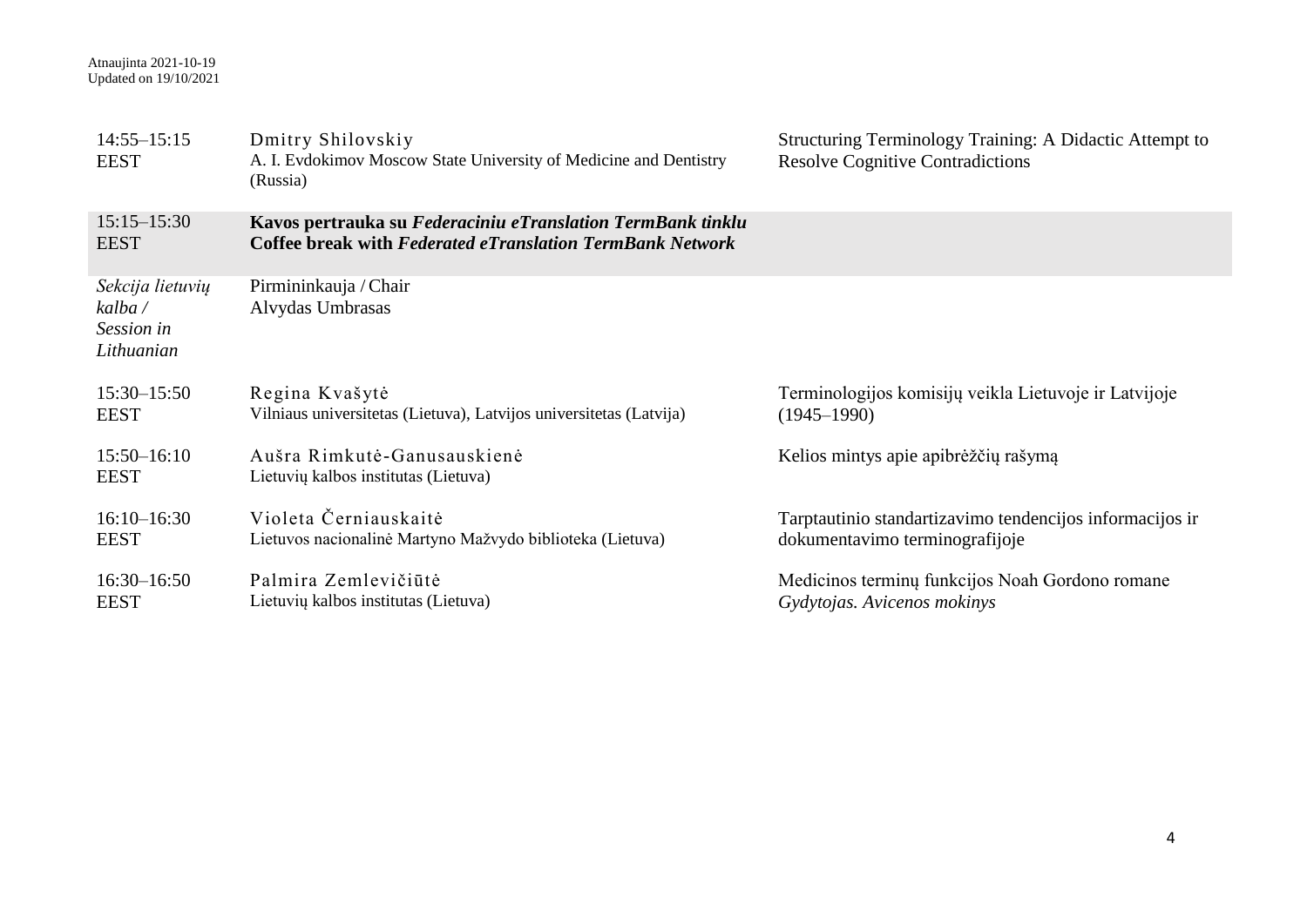# *2021 m. spalio 22 d. (penktadienis) 22 October 2021 (Friday)*

| $09:00 - 09:05$<br>Lietuvos laiku/<br><b>EEST</b>       | Ižanginis žodis / Remarks                                           |                                                                                 |
|---------------------------------------------------------|---------------------------------------------------------------------|---------------------------------------------------------------------------------|
| Sekcija lietuvių<br>kalba /<br>Session in<br>Lithuanian | Pirmininkauja / Chair<br>Palmira Zemlevičiūtė                       |                                                                                 |
| $09:05 - 09:25$<br><b>EEST</b>                          | Asta Mitkevičienė<br>Lietuvių kalbos institutas (Lietuva)           | Sinoniminiai (ne)terminai sveikatos tematikos tekstuose<br>plačiajai visuomenei |
| $09:25 - 09:45$<br><b>EEST</b>                          | Jurgita Mikelionienė<br>Kauno technologijos universitetas (Lietuva) | Sinonimiškų sudėtinių terminų vartosenos polinkiai<br>akademiniuose tekstuose   |
| $09:45 - 10:05$<br><b>EEST</b>                          | Ramunė Vaskelaitė<br>Lietuvių kalbos institutas (Lietuva)           | Sinonimijos ir variantiškumo santykis astrologijos<br>terminijoje               |
| $10:05 - 10:25$<br><b>EEST</b>                          | Lina Rutkienė<br>Lietuvių kalbos institutas (Lietuva)               | Statybos terminijos dūrinių sandais žymimų objektų<br>santykiai                 |
| $10:25 - 10:40$                                         | Kavos pertrauka / Coffee break                                      |                                                                                 |
| Sekcija anglų<br>kalba /<br>Session in English          | Pirmininkauja / Chair<br>Ágota Fóris                                |                                                                                 |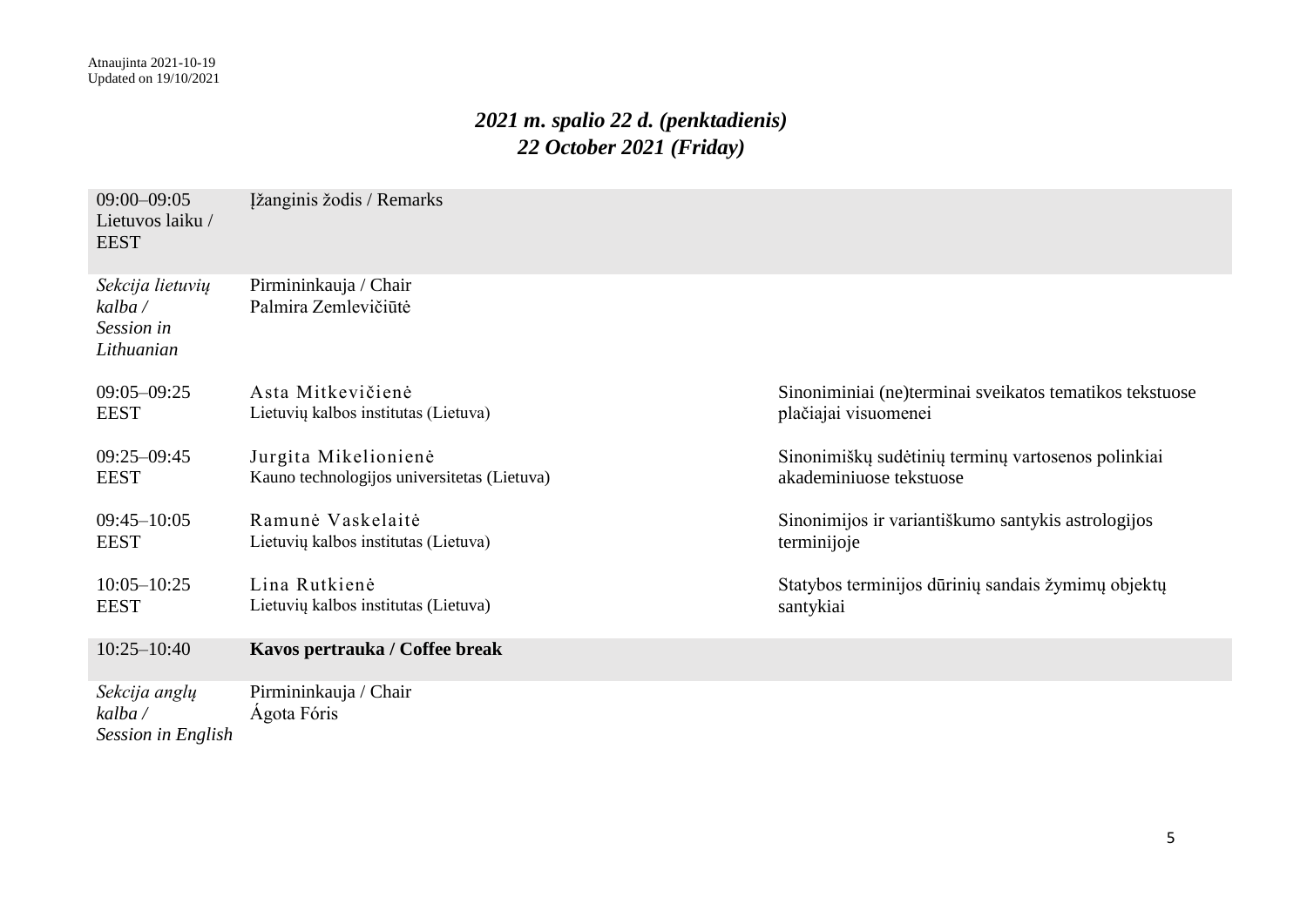#### Atnaujinta 2021-10-19 Updated on 19/10/2021

| $10:40 - 11:20$<br><b>EEST</b>                | Kviestinis pranešėjas / Keynote speaker<br>Aurélie Picton<br>University of Geneva (Switzerland) | When Different Types of Dialectal Variation Coexist in<br>Specialized Corpora. Elements of Reflection in Two<br>Contexts                           |
|-----------------------------------------------|-------------------------------------------------------------------------------------------------|----------------------------------------------------------------------------------------------------------------------------------------------------|
| $11:20 - 11:40$<br><b>EEST</b>                | Fátima Noronha<br>University of Algarve (Portugal)                                              | Diastratic Variation and Specialised Discourse Typology -<br>The Case of Mediterranean Diet                                                        |
| $11:40 - 12:00$<br><b>EEST</b>                | Olga I. Oparina<br>Lomonosov Moscow State University, RANEPA (Russia)                           | Knowledge as a Concept: Terms vs. General Language                                                                                                 |
| $12:00 - 12:20$<br><b>EEST</b>                | Elena Logunova<br>Kaliningrad State Technical University (Russia)                               | Frame-Based Terminology as a Cognitive Approach to<br>Terminology                                                                                  |
| $12:20 - 13:05$                               | Pietų pertrauka / Lunch break                                                                   |                                                                                                                                                    |
| Sekcija anglų<br>kalba/<br>Session in English | Pirmininkauja / Chair<br>Aurélie Picton                                                         |                                                                                                                                                    |
| $13:05 - 13:25$<br><b>EEST</b>                | Ágota Fóris<br>Károli Gáspár University of the Reformed Church in Hungary (Hungary)             | The Integration of Terminological Processes into the<br><b>Translation Project Process</b>                                                         |
| $13:25 - 13:45$<br><b>EEST</b>                | Francesc Galera<br>Autonomous University of Barcelona (Spain for Catalonia)                     | The Normalization of the Academic Terminology: The<br>Trilingual Official Nomenclature of the Universitat<br>Autònoma de Barcelona                 |
| $13:45 - 14:05$<br><b>EEST</b>                | Inta Virbule, Maira Kreislere<br>National Library of Latvia (Latvia)                            | Development of Library Terminology in Latvia and<br>Problems and Solutions for Translating Resource<br>Description and Access (RDA) Standard Terms |
| $14:05 - 14:25$<br><b>EEST</b>                | Khatuna Beridze, Khatuna Diasamidze<br>Batumi Shota Rustaveli State University (Georgia)        | Modeling Semi-automatic Analysis of Parallel Texts - EU -<br>Georgia Association Agreement                                                         |